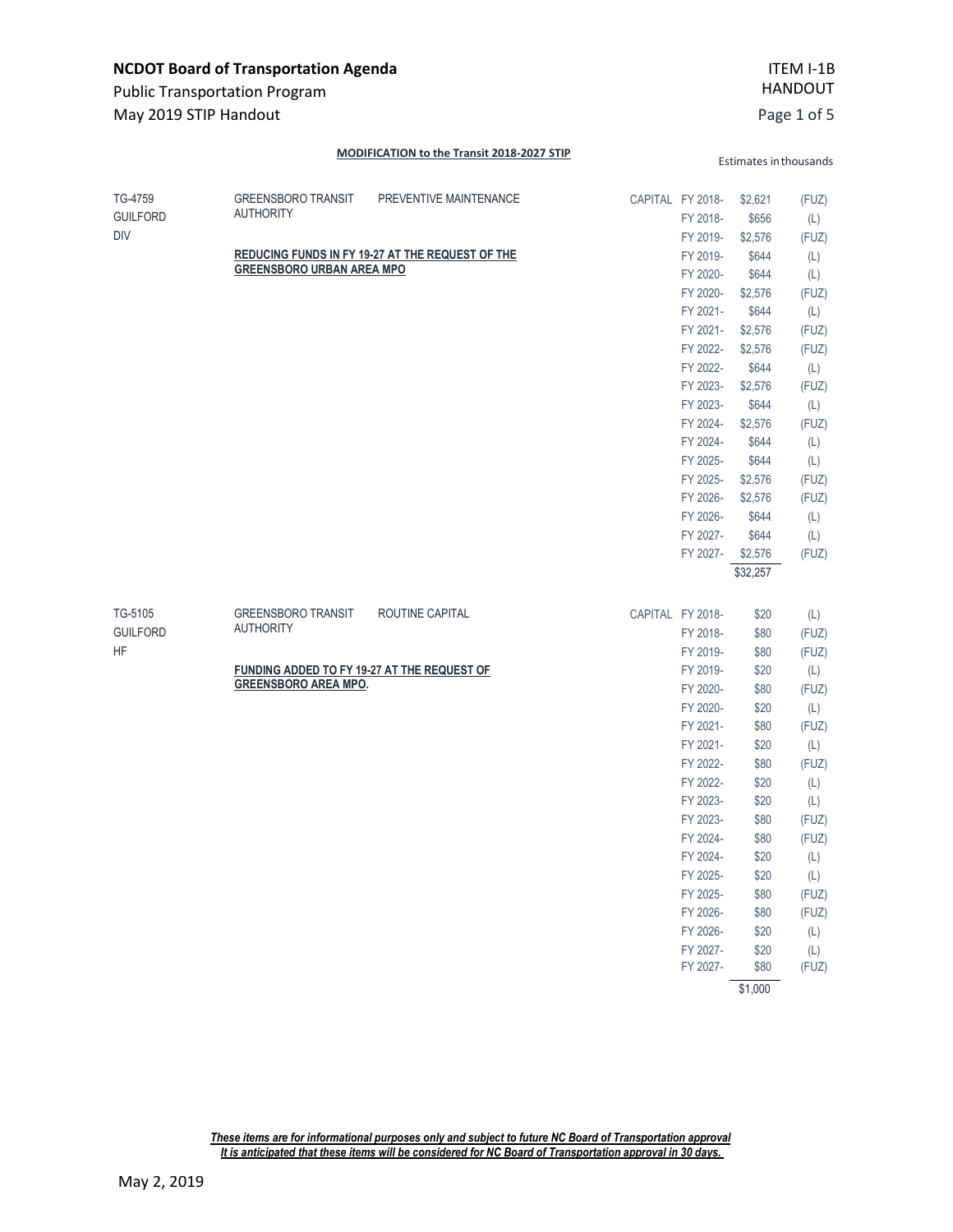| <b>NCDOT Board of Transportation Agenda</b><br><b>Public Transportation Program</b> |                                                                                    |                                                                                 | ITEM I-1B<br><b>HANDOUT</b> |                                                                                                                                                                                                                                  |                                                                                                                                                      |                                                                                                                                                                 |
|-------------------------------------------------------------------------------------|------------------------------------------------------------------------------------|---------------------------------------------------------------------------------|-----------------------------|----------------------------------------------------------------------------------------------------------------------------------------------------------------------------------------------------------------------------------|------------------------------------------------------------------------------------------------------------------------------------------------------|-----------------------------------------------------------------------------------------------------------------------------------------------------------------|
| May 2019 STIP Handout                                                               |                                                                                    |                                                                                 |                             |                                                                                                                                                                                                                                  |                                                                                                                                                      | Page 2 of 5                                                                                                                                                     |
|                                                                                     |                                                                                    | MODIFICATION to the Transit 2018-2027 STIP                                      |                             |                                                                                                                                                                                                                                  |                                                                                                                                                      | Estimates in thousands                                                                                                                                          |
| TQ-6783<br><b>GUILFORD</b><br>HF                                                    | <b>GREENSBORO TRANSIT</b><br><b>AUTHORITY</b><br><b>GREENSBORO URBAN AREA MPO.</b> | SECTION 5310 CAPITAL PROJECT<br>FUNDING ADDED TO FY 19-27 AT THE REQUEST OF THE |                             | CAPITAL FY 2018-<br>FY 2018-<br>FY 2019-<br>FY 2019-<br>FY 2020-<br>FY 2020-<br>FY 2021-<br>FY 2021-<br>FY 2022-<br>FY 2022-<br>FY 2023-<br>FY 2023-<br>FY 2024-                                                                 | \$44<br>\$175<br>\$181<br>\$46<br>\$181<br>\$46<br>\$181<br>\$46<br>\$46<br>\$181<br>\$46<br>\$181<br>\$181                                          | (L)<br>(FEPD)<br>(FEPD)<br>(L)<br>(FEPD)<br>(L)<br>(FEPD)<br>(L)<br>(L)<br>(FEPD)<br>(L)<br>(FEPD)<br>(FEPD)                                                    |
| TA-6689                                                                             | <b>GUILFORD COUNTY</b>                                                             | REPLACEMENT VEHICLES                                                            |                             | FY 2024-<br>FY 2025-<br>FY 2025-<br>FY 2026-<br>FY 2026-<br>FY 2027-<br>FY 2027-<br>CAPITAL FY 2018-                                                                                                                             | \$46<br>\$181<br>\$46<br>\$46<br>\$181<br>\$181<br>\$46<br>\$2,262<br>\$12                                                                           | (L)<br>(FEPD)<br>(L)<br>(L)<br>(FEPD)<br>(FEPD)<br>(L)<br>(L)                                                                                                   |
| <b>GUILFORD</b><br>HF                                                               | TRANSPORTATION (TAMS)<br><b>GREENSBORO URBAN AREA MPO</b>                          | REDUCING FUNDS IN FY 19-27 AT THE REQUEST OF THE                                |                             | FY 2018-<br>FY 2019-<br>FY 2019-<br>FY 2020-<br>FY 2020-<br>FY 2021-<br>FY 2021-<br>FY 2022-<br>FY 2022-<br>FY 2023-<br>FY 2023-<br>FY 2024-<br>FY 2024-<br>FY 2025-<br>FY 2025-<br>FY 2026-<br>FY 2026-<br>FY 2027-<br>FY 2027- | \$46<br>\$41<br>\$8<br>\$41<br>\$8<br>\$41<br>\$8<br>\$8<br>\$41<br>\$8<br>\$41<br>\$41<br>\$8<br>\$41<br>\$8<br>\$8<br>\$41<br>\$41<br>\$8<br>\$499 | (FBUS)<br>(FBUS)<br>(L)<br>(FBUS)<br>(L)<br>(FBUS)<br>(L)<br>(L)<br>(FBUS)<br>(L)<br>(FBUS)<br>(FBUS)<br>(L)<br>(FBUS)<br>(L)<br>(L)<br>(FBUS)<br>(FBUS)<br>(L) |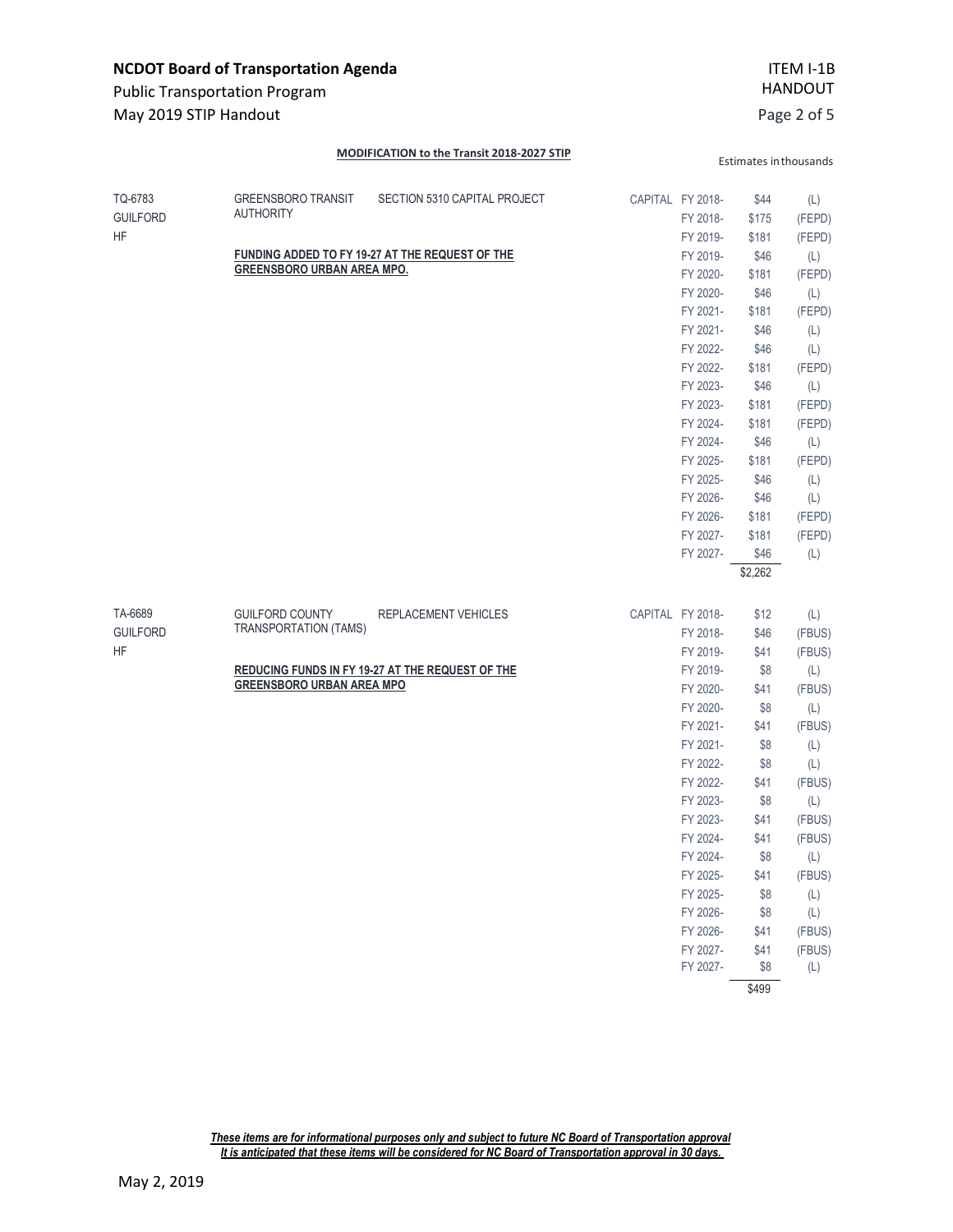| <b>NCDOT Board of Transportation Agenda</b><br><b>Public Transportation Program</b> |                                                                                      |                                                                         |  |                                                                                                                                                                                                                                                      | ITEM I-1B<br><b>HANDOUT</b>                                                                                                                                            |                                                                                                                                                                        |
|-------------------------------------------------------------------------------------|--------------------------------------------------------------------------------------|-------------------------------------------------------------------------|--|------------------------------------------------------------------------------------------------------------------------------------------------------------------------------------------------------------------------------------------------------|------------------------------------------------------------------------------------------------------------------------------------------------------------------------|------------------------------------------------------------------------------------------------------------------------------------------------------------------------|
| May 2019 STIP Handout                                                               |                                                                                      |                                                                         |  |                                                                                                                                                                                                                                                      |                                                                                                                                                                        | Page 3 of 5                                                                                                                                                            |
|                                                                                     |                                                                                      | MODIFICATION to the Transit 2018-2027 STIP                              |  |                                                                                                                                                                                                                                                      |                                                                                                                                                                        | Estimates in thousands                                                                                                                                                 |
| TA-6690<br><b>GUILFORD</b><br>HF                                                    | PIEDMONT AUTHORITY<br>FOR REGIONAL TRANS.<br>FUNDING ADDED TO 2019 AT THE REQUEST OF | REPLACEMENT VEHICLES<br>GREENSBORO AREA MPO and decreased in 2020-2027. |  | CAPITAL FY 2018-<br>FY 2018-<br>FY 2019-<br>FY 2019-<br>FY 2020-<br>FY 2020-<br>FY 2021-<br>FY 2021-<br>FY 2022-<br>FY 2022-<br>FY 2023-<br>FY 2023-<br>FY 2024-<br>FY 2024-<br>FY 2025-<br>FY 2025-<br>FY 2026-<br>FY 2026-<br>FY 2027-<br>FY 2027- | \$11<br>\$43<br>\$50<br>\$9<br>\$38<br>\$7<br>\$38<br>\$7<br>\$38<br>\$7<br>\$38<br>\$7<br>\$38<br>\$7<br>\$38<br>\$7<br>\$7<br>\$38<br>\$7<br>\$38<br>\$473           | (L)<br>(FBUS)<br>(FBUS)<br>(L)<br>(FBUS)<br>(L)<br>(FBUS)<br>(L)<br>(FBUS)<br>(L)<br>(FBUS)<br>(L)<br>(FBUS)<br>(L)<br>(FBUS)<br>(L)<br>(L)<br>(FBUS)<br>(L)<br>(FBUS) |
| TG-6185<br><b>GUILFORD</b><br>HF                                                    | PIEDMONT AUTHORITY<br>FOR REGIONAL TRANS.<br><b>GREENSBORO MPO.</b>                  | ROUTINE CAPITAL<br><b>FUNDING REDUCED TO FY 19-27 AT THE REQUEST OF</b> |  | CAPITAL FY 2018-<br>FY 2018-<br>FY 2019-<br>FY 2019-<br>FY 2020-<br>FY 2020-<br>FY 2021-<br>FY 2021-<br>FY 2022-<br>FY 2022-<br>FY 2023-<br>FY 2023-<br>FY 2024-<br>FY 2024-<br>FY 2025-<br>FY 2025-<br>FY 2026-<br>FY 2026-<br>FY 2027-<br>FY 2027- | \$25<br>\$100<br>\$74<br>\$19<br>\$74<br>\$19<br>\$74<br>\$19<br>\$19<br>\$74<br>\$19<br>\$74<br>\$74<br>\$19<br>\$74<br>\$19<br>\$74<br>\$19<br>\$19<br>\$74<br>\$962 | (L)<br>(FUZ)<br>(FUZ)<br>(L)<br>(FUZ)<br>(L)<br>(FUZ)<br>(L)<br>(L)<br>(FUZ)<br>(L)<br>(FUZ)<br>(FUZ)<br>(L)<br>(FUZ)<br>(L)<br>(FUZ)<br>(L)<br>(L)<br>(FUZ)           |

May